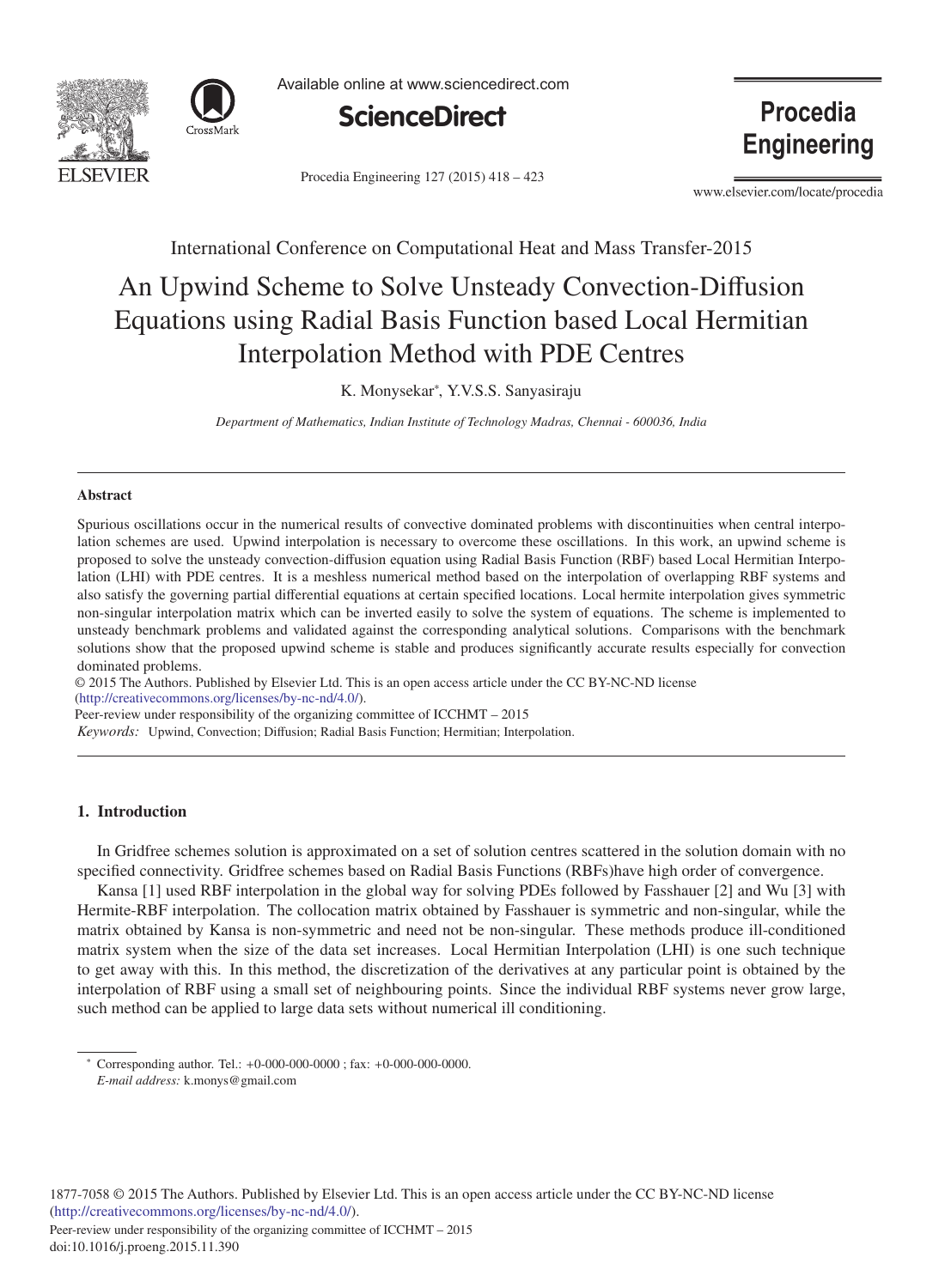In the present work, an upwind scheme is proposed based on the interpolation technique adopted by Henry Power et al [4] to solve unsteady convection-diffusion problems. The speciality of the method is inclusion of the boundary operator within the basis functions allowing a natural description of the boundary conditions and inclusion of the PDE operator to the basis functions satisfy the governing PDE at certain prefixed locations.

The organization of the paper is as follows: the Local Hermitian Interpolation (LHI) technique using RBFs and the development of the grid free scheme to solve Initial Boundary Value Problems (IBVPs) is presented in Section 2. The proposed Upwind scheme is explained in Section 3. In Section 4, the developed scheme has been validated for some of the unsteady benchmark problems and compared the results with the exact values.

#### 2. RBF based LHI with PDE centres

Consider a general Initial Boundary Value Problem (IBVP)

$$
\frac{\partial u(x,t)}{\partial t} = L[u(x,t)] + S'(x) \quad in \ \Omega
$$

$$
u(x,0) = f(x)
$$

$$
B[u(x,t)] = g(x,t) \quad on \ \partial\Omega
$$

where  $\bar{L}$   $\vert$  and  $\bar{B}$   $\vert$  are some linear partial differential operators. Applying finite difference approximation in time derivative, the equation becomes

$$
\frac{u^{n} - u^{n-1}}{\Delta t} = \theta L[u^{n}] + (1 - \theta)L[u^{n-1}] + S'(x)
$$

The modified equation is obtained as follows by rearranging the terms and simplifying the equation

$$
\bar{L}[u^n] = \hat{L}[u^{n-1}] + \Delta t S'(x)
$$

where

$$
\bar{L} = 1 - \theta \Delta t L, \quad \hat{L} = 1 + (1 - \theta) \Delta t L
$$

The original IBVP is now reduced, at each time step, to a steady BVP with the right hand side term given in terms of the solution of the problem at the previous time step. Aim is to solve the BVP.

The RBF  $\Psi(||x - \xi_j||)$  which is chosen in these computations as the multi-quadric function which depends on the distances between the set of functional centers { $\xi_j \in \mathbb{R}^n$ ;  $j = 1, 2, ..., N$ } and maintains symmetry around these points. In order to obtain a non-singular interpolation matrix, the multi-quadric functions of order m require the addition of a polynomial term of order m-1 and an additional homogeneous constraint.

The solution space  $\Omega$  is covered by two sets of data, locations at which the solution value and the PDE operator are enforced within the interpolation function. Data centres are also placed on all the boundary surfaces  $\partial \Omega$ . Each solution data centre has associated with it a local system comprised of other solution centres and also PDE and boundary centres. The solution is approximated using a series of hermitian interpolations on each of the local systems using the functional values for solution centres, the source term value for PDE centres and the boundary operator values at boundary centres. In this way, at each local system the field variable  $u(x)$  is approximated by

$$
u^{(k)}(x) = \sum_{j=1}^{NS} \alpha_j^{(k)} \Psi(||x - \xi_j||) + \sum_{j=NS+1}^{NS+NB} \alpha_j^{(k)} B_{\xi} [\Psi(||x - \xi_j||)] + \sum_{j=NS+NB+1}^{NS+NB+NPDE} \alpha_j^{(k)} \bar{L}_{\xi} [\Psi(||x - \xi_j||)]
$$

$$
+\displaystyle{\sum_{j=1}^{NP}}\alpha_{j+N}P_{m-1}^j(x)
$$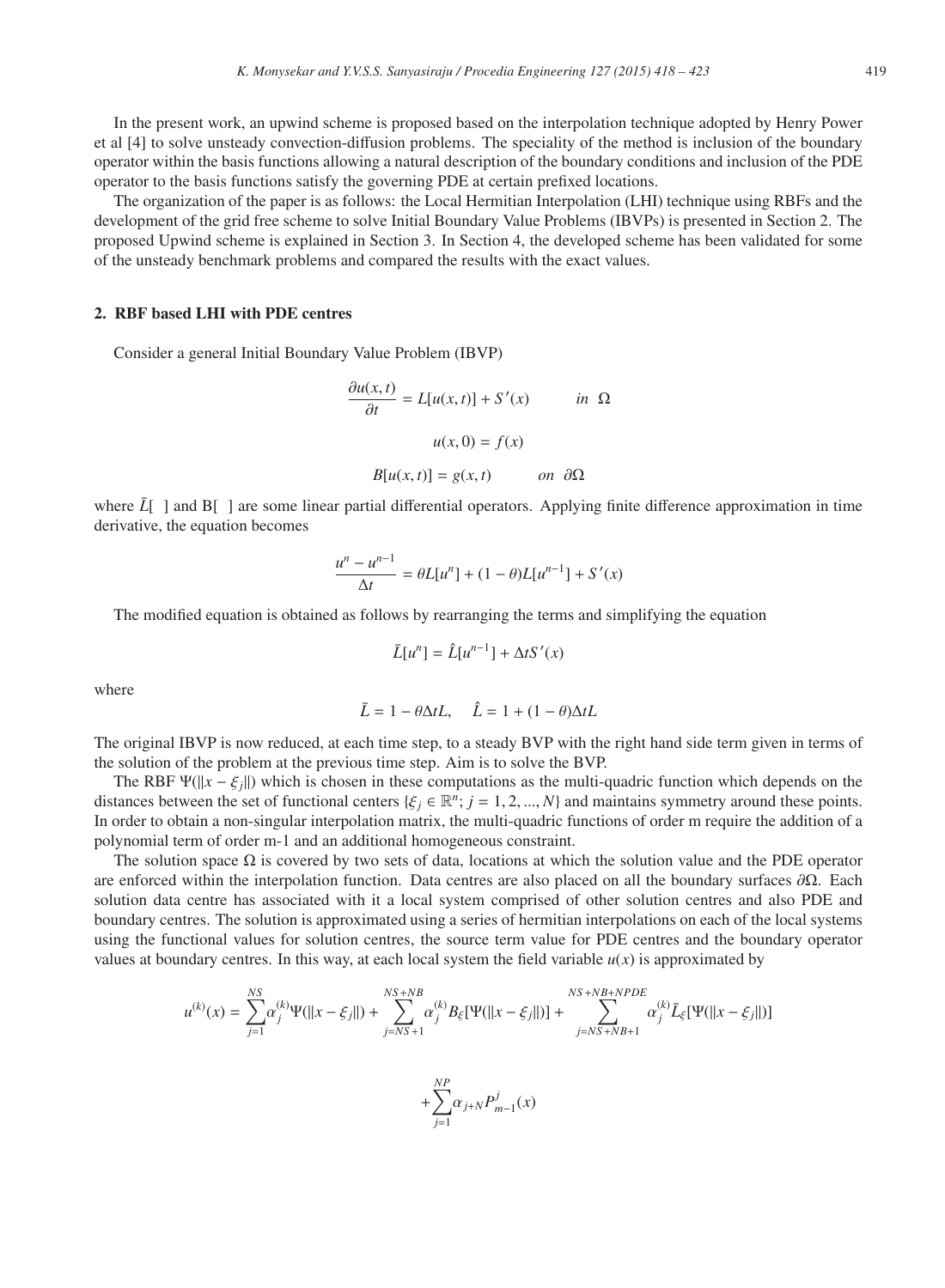where

$$
k
$$
 – Local system Index,  $NS$  – No of Solution Centres,  $NB$  – No of boundary centres

*NPDE* − No of PDE centres, *NP* − No of terms in the polynomial

This interpolation leads to a symmetric linear systems  $A^{(k)} \alpha^{(k)} = d^{(k)}$ , for each local domain, which can be solved independently to interpolate the solution over  $\Omega$  where

$$
A^{(k)} = \begin{bmatrix} \Psi_{ij} & B_{\xi}[\Psi_{ij}] & \bar{L}_{\xi}[\Psi_{ij}] & P_{m-1} \\ B_{x}[\Psi_{ij}] & B_{x}B_{\xi}[\Psi_{ij}] & B_{x}\bar{L}_{\xi}[\Psi_{ij}] & B_{x}[P_{m-1}] \\ \bar{L}_{x}[\Psi_{ij}] & \bar{L}_{x}B_{\xi}[\Psi_{ij}] & \bar{L}_{x}\bar{L}_{\xi}[\Psi_{ij}] & \bar{L}_{x}[P_{m-1}] \end{bmatrix} \text{and} \quad d^{(k)} = \begin{bmatrix} u_{i} \\ g_{i} \\ S_{i} \\ 0 \end{bmatrix}, \quad \Psi_{ij} = \Psi(||x_{i} - \xi_{j}||)
$$

The value of  $u(x)$  close to k can be written in terms of the reconstruction vector as  $u^{(k)} = H(x)^{(k)} \alpha^{(k)}$  where the Reconstruction vector

$$
H(x)^{(k)} = \left[ \Psi(||\mathbf{x} - \xi_{\mathbf{j}}||), B_{\xi}[\Psi(||\mathbf{x} - \xi_{\mathbf{j}}||)], \bar{L}_{\xi}[\Psi(||\mathbf{x} - \xi_{\mathbf{j}}||)], P_{m-1} \right]^T
$$

Similarly, any PDE operator can be applied to the reconstruction vector  $H^{(k)}$  to reconstruct partial derivatives By applying the linear PDE operator  $L[$  ] to  $H^{(k)}$  at the local system centre point, a relation is obtained by linking the values of  $u_i$  in the local system. That is,

$$
S_{centre} = \bar{L}[u^{(k)}(x_{centre})] = \bar{L}[H^{(k)}(x_{centre})]\alpha^{(k)}
$$
  
\n
$$
= [\bar{L}_x[\Psi(x_{centre} - \xi_j)], \bar{L}_xB_{\xi}[\Psi(x_{centre} - \xi_j)], \bar{L}_x\bar{L}_{\xi}[\Psi(x_{centre} - \xi_j)] \bar{L}_x[P_{m-1}]([A^{(k)}]^{-1}d^{(k)})
$$
  
\n
$$
= W_{\bar{L}}^{(k)}(x_{centre})d^{(k)}
$$

By applying the above reconstruction to each local system k, a series of N simultaneous equations  $Au = B$  are obtained for  $u_i$ ,  $i = 1, 2, ..., N$ ; where N is the global number of solution centres. These simultaneous equations can be solved for *ui*'s using any standard solution techniques.

After obtaining the solution of the global linear system  $Au = B$ , and using the current interpolation matrix systems and updated data vectors, a reconstruction of  $\hat{L}[u^n]$  at Solution and PDE centres are formed for calculating  $S(x)$  =  $\hat{L}[u^{n-1}] + \Delta t S'(x)$  at the next time step.

The reconstruction array is given by

$$
\hat{L}[u^{n}(x)] = \hat{L}[H^{(k)}(x_{centre})] \alpha^{(k)}
$$
\n
$$
= \left[ \hat{L}_{x}[\Psi(x - \xi_{j})], \hat{L}_{x}B_{\xi}[\Psi(x - \xi_{j})], \hat{L}_{x}\bar{L}_{\xi}[\Psi(x - \xi_{j})], \hat{L}_{x}[P_{m-1}]\right] ([A^{(k),n}]^{-1} d^{(k),n}) = W_{L}^{(k)}(x) d^{(k)}
$$

If the modified PDE operator  $\bar{L}$  changes with time, then the local system matrices must be re-formed and re-inverted at each time step

## 3. Upwind Scheme

For convective dominant problems with discontinuities in the flow, spurious oscillations due to dispersive errors are observed in the numerical results when using numerical techniques based on centrally defined interpolation functions. To control these spurious oscillations it is necessary to use upwind interpolation. Upwind interpolation is defined either by upstream points or heavily weighted on those points. The Upwind scheme proposed in this paper includes the usual RBF based LHI with PDE centres along with central stencil for source centres and upstream stencil of PDE centres.

Using the Upwind scheme unsteady benchmark problems are solved and the solutions are compared with the corresponding solutions of central RBF scheme based LHI with PDE centres, exact values and presented.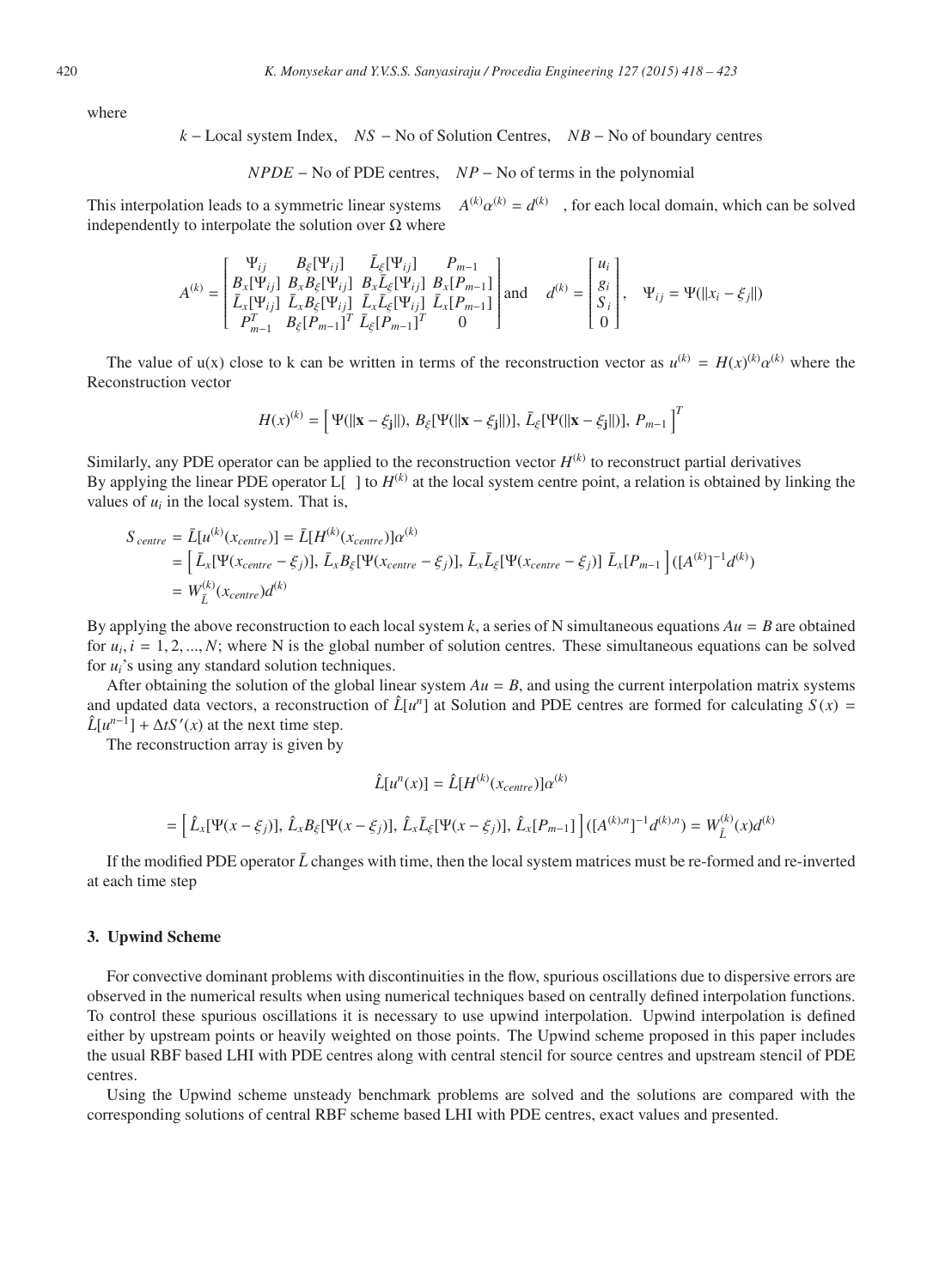# 4. Solution of Benchmark Problems

• An unsteady homogeneous problem is given by

$$
\frac{\partial \phi}{\partial t} = D \frac{\partial^2 \phi}{\partial x_i^2} - u_i \frac{\partial \phi}{\partial x_i} \qquad 0 \le x \le 1.0; \ \ 0 \le y \le 0.2; \ \ 0 \le z \le 0.2 \tag{1}
$$

with

$$
u = (1, 0, 0)^T
$$
;  $\phi(x = 0, t) = 2.0$ ;  $\phi(x > 0, t = 0) = 1.0$ 

The BCs and ICs are taken from the exact solution  $\phi(x, t) = 1.0 + \frac{1}{2} (erfc(\frac{x-t}{2\sqrt{Dt}}) + e^{\frac{x}{D}} erfc(\frac{x-t}{2\sqrt{Dt}})$ The comparison of the RMS error values for the problem with the two approaches are presented in Table 1 for different diffusion coefficients and different nodes. Line graphs of exact and numerical solutions at the end of 0.5 sec for two typical cases are presented in Figure 1.

Table 1. Comparison of  $L_2$  Errors (Central and Upwind)

| Diffusion   | Method  | Number of Nodes       |                           |                                                                                       |                       |             |  |  |
|-------------|---------|-----------------------|---------------------------|---------------------------------------------------------------------------------------|-----------------------|-------------|--|--|
| Coefficient |         | 21                    | 41                        |                                                                                       | 81                    |             |  |  |
|             |         | Error                 | Error                     | Rate of                                                                               | Eror                  | Rate of     |  |  |
|             |         |                       |                           | Convergence                                                                           |                       | Convergence |  |  |
|             |         |                       |                           | Shape Parameter (c) = 0.2; Total Time (T) = 0.5; $\theta$ = 0.5; $\Delta t$ = 0.001   |                       |             |  |  |
| 0.05        | Central | $3.10x10^{-3}$        | $2.60 \times 10^{-3}$     | 0.25                                                                                  | $2.40x10^{-3}$        | 0.12        |  |  |
|             | Upwind  | $3.10 \times 10^{-3}$ | $2.60 \times 10^{-3}$     | 0.25                                                                                  | $2.40x10^{-3}$        | 0.12        |  |  |
| 0.01        | Central | $6.00x10^{-3}$        | $2.00 \times 10^{-3}$     | 1.58                                                                                  | $1.13 \times 10^{-2}$ | $-2.50$     |  |  |
|             | Upwind  | $6.40 \times 10^{-3}$ | $1.20 \times 10^{-3}$     | 2.42                                                                                  | $9.00 \times 10^{-4}$ | 0.42        |  |  |
|             |         |                       |                           | Shape Parameter (c) = 0.2; Total Time (T) = 0.5; $\theta = 0.5$ ; $\Delta t = 0.0001$ |                       |             |  |  |
| 0.05        | Central | $3.50x10^{-3}$        | $1.54 \mathrm{x} 10^{-2}$ | $-2.14$                                                                               | $1.39x10^{-1}$        | $-3.17$     |  |  |
|             | Upwind  | $3.30x10^{-3}$        | $2.60 \times 10^{-3}$     | 0.34                                                                                  | $9.40x10^{-3}$        | $-1.85$     |  |  |
| 0.01        | Central | $3.09x10^{-1}$        | 11.56                     | $-5.22$                                                                               |                       |             |  |  |
|             | Upwind  | $1.04x10^{-2}$        | $1.34x10^{-2}$            | $-0.37$                                                                               | $2.54x10^{-2}$        | $-0.92$     |  |  |



Fig. 1. (N=81, c=0.2, T=0.5, θ=0.5; D=0.01, Δt=0.001 & D=0.05, Δt=0.0001 )

• An unsteady equation with non-homogeneous term is given by

$$
\frac{\partial u}{\partial t} + a_1 \frac{\partial u}{\partial x} - D \frac{\partial^2 u}{\partial x^2} = f(x), \qquad 0 \le x \le 2.0; \quad t \ge 0
$$
\n<sup>(2)</sup>

The BCs and ICs are taken from the exact solution which is given by  $u(x, t) = \frac{1}{4t+1}e^{-\frac{(x-a_1t-0.5)^2}{D(4t+1)}}$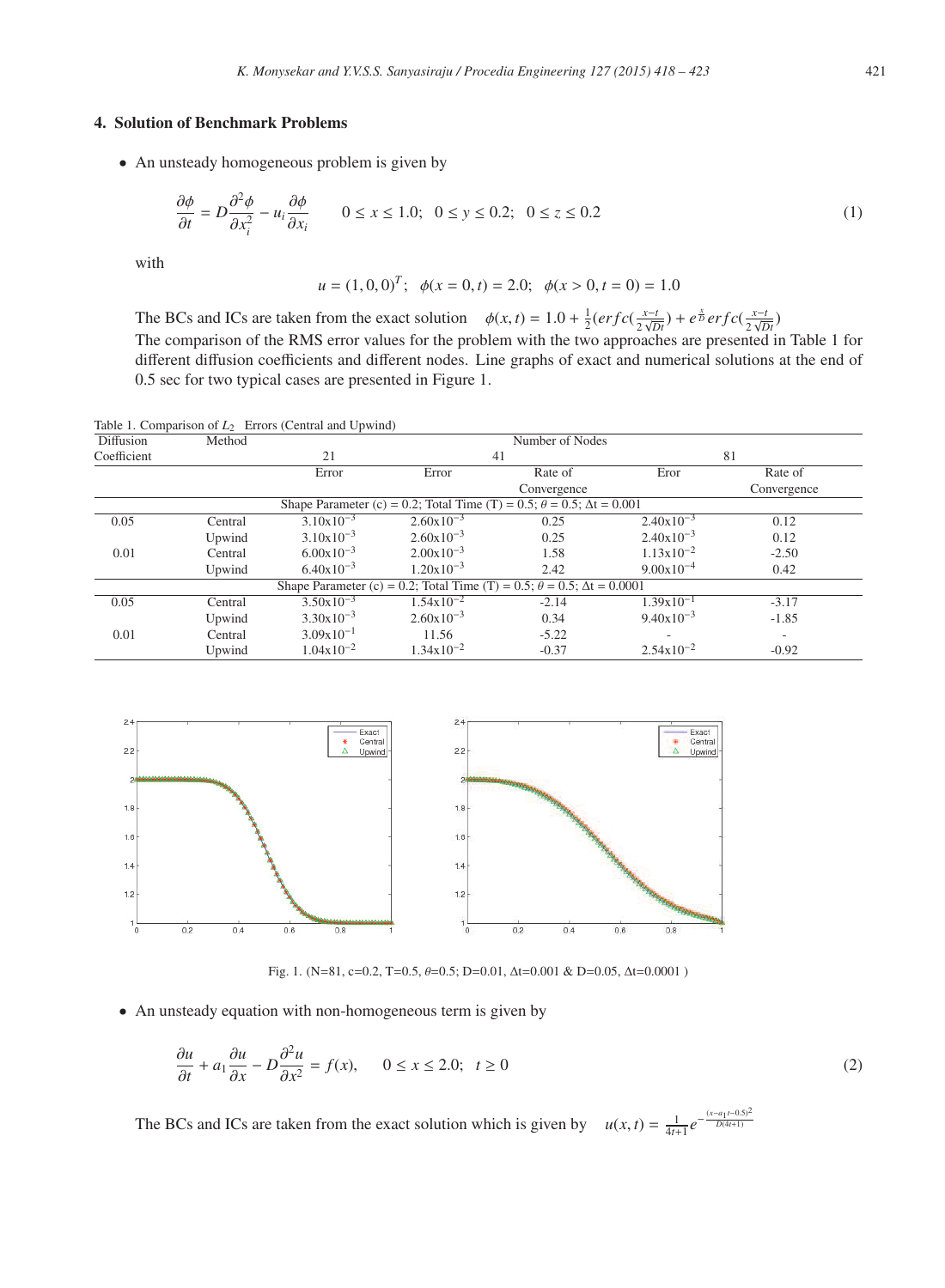The comparison of the RMS error values for the problem with the two approaches are presented in Table 2 and line graphs of exact and numerical solutions at the end of 1.25 sec for two typical cases are presented in Figure 2.

|             |         | Table 2. Comparison of $L_2$ Errors (Central and Upwind) |                                                                                                      |                 |                       |             |  |  |  |
|-------------|---------|----------------------------------------------------------|------------------------------------------------------------------------------------------------------|-----------------|-----------------------|-------------|--|--|--|
| Diffusion   | Method  |                                                          |                                                                                                      | Number of Nodes |                       |             |  |  |  |
| Coefficient |         | 21                                                       | 41                                                                                                   |                 | 81                    |             |  |  |  |
|             |         | Error                                                    | Error                                                                                                | Rate of         | Error                 | Rate of     |  |  |  |
|             |         |                                                          |                                                                                                      | Convergence     |                       | Convergence |  |  |  |
|             |         |                                                          | Shape Parameter (c) = 0.2; Total Time (T) = 1.25; $a_1 = 0.8$ ; $\theta = 0.5$ ; $\Delta t = 0.001$  |                 |                       |             |  |  |  |
| 0.01        | Central | $1.22 \times 10^{-2}$                                    |                                                                                                      |                 | $8.00 \times 10^{-3}$ |             |  |  |  |
|             | Upwind  | $1.26 \times 10^{-2}$                                    | $2.10x10^{-3}$                                                                                       | 2.58            | $3.00x10^{-4}$        | 2.81        |  |  |  |
| 0.005       | Central | $2.37x10^{-2}$                                           | $6.80 \times 10^{-3}$                                                                                | 1.80            |                       | ٠           |  |  |  |
|             | Upwind  | $1.90 \times 10^{-2}$                                    | $3.00 \times 10^{-3}$                                                                                | 2.66            | $3.00x10^{-4}$        | 3.32        |  |  |  |
| 0.001       | Central | $1.01x10^{-1}$                                           | $2.97 \times 10^{-2}$                                                                                | 1.76            | $4.20 \times 10^{-3}$ | 2.82        |  |  |  |
|             | Upwind  | $8.55 \times 10^{-2}$                                    | $1.06x10^{-2}$                                                                                       | 3.01            | $3.20 \times 10^{-3}$ | 1.73        |  |  |  |
|             |         |                                                          | Shape Parameter (c) = 0.2; Total Time (T) = 1.25; $a_1 = 0.8$ ; $\theta = 0.5$ ; $\Delta t = 0.0001$ |                 |                       |             |  |  |  |
| 0.01        | Central | $1.21 \times 10^{-2}$                                    |                                                                                                      |                 | $7.52 \times 10^{-2}$ |             |  |  |  |
|             | Upwind  | $1.28 \times 10^{-2}$                                    | $2.20 \times 10^{-3}$                                                                                | 2.54            | $4.00x10^{-4}$        | 2.46        |  |  |  |
| 0.005       | Central | $2.38 \times 10^{-2}$                                    | $6.80 \times 10^{-3}$                                                                                | 1.81            |                       |             |  |  |  |
|             | Upwind  | $1.92 \times 10^{-2}$                                    | $3.00 \times 10^{-3}$                                                                                | 2.68            | $4.00x10^{-4}$        | 2.91        |  |  |  |
| 0.001       | Central | $1.01x10^{-1}$                                           | $2.93 \times 10^{-2}$                                                                                | 1.79            | $2.05x10^{-2}$        | 0.52        |  |  |  |
|             | Upwind  | $8.60 \times 10^{-2}$                                    | $1.08x10^{-2}$                                                                                       | 2.99            | $3.30x10^{-3}$        | 1.71        |  |  |  |



Fig. 2. (c=0.2, T=1.25, *a*1=0.8, θ=0.5; N=41, D=0.005, Δt=0.01 & N=81, D=0.01, Δt=0.001 )

## 5. Conclusion

In this paper an Upwind scheme is proposed in the RBF based LHI interpolation with PDE centres. The series of developments in the RBF based approaches leading to the upwind scheme is explained. Formulation of the method for unsteady problems is described. Steady formulation is a part of the unsteady formulation. The upwind approach is applied to some of the unsteady benchmark problems. The addition of upwind stencil for the PDE centres improved the performance of the RBF based LHI method and given better solution for the benchmark problems.

#### References

[1] Kansa J, Motivation for using Radial Basis Functions to Solve PDEs, Lawrence Livermore National Laboratory, Livermore, CA 94551-0808, August 24, 1999.